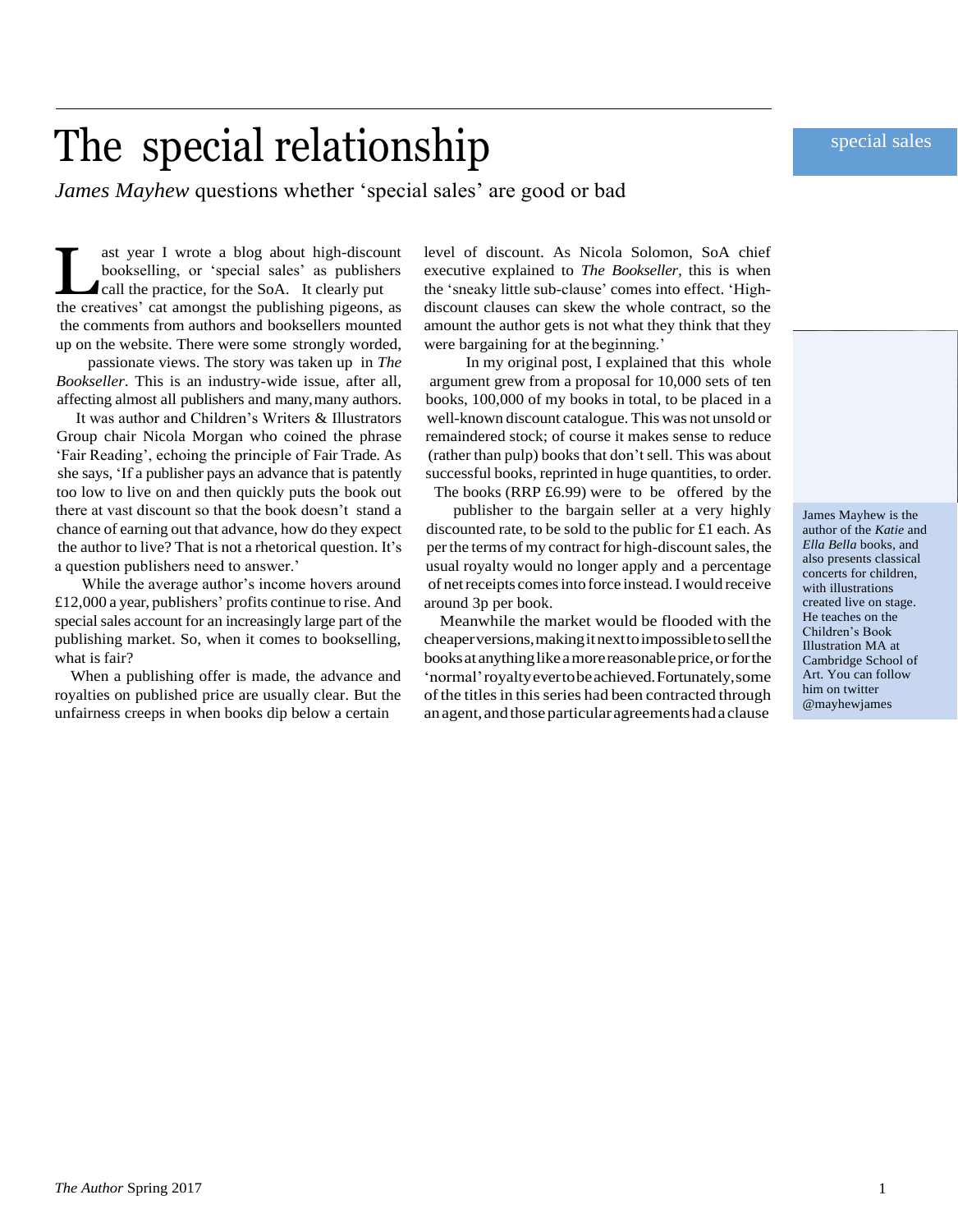## Special sales explained

When an author's main royalty is based on the retail price, a separate, lower royalty is usually specified in the contract for sales (from publisher to retailer) at a discount of, say, 52% or more. When the author's main royalty is based on net receipts (the amount received by the publisher from the bookseller), then the amount the author receives per copy automatically shrinks along with the price the bookseller pays to the publisher. Eitherway,'high-discount'salesresultinproportionatelylower royalties to authors.

The sort of sales described by James Mayhew tend to come under those further clauses that lurk in the dense undergrowth of'minor'royalty provisions. They couldmanifest themselves in a number of ways- most of which even to the trained eye can be as clear as mud. There could be mention of 'book club and similar', 'co-edition', 'special', 'premium', 'mail order', 'own brand', 'sales at discounts of 80% or more', 'supermarket', and/ or 'non-traditional retail outlets' (for some works, e.g. craft, cookery, art books, outlets like museum shops, cafes, high-street retail chains etc are becoming increasingly significant).

The other day we saw the following contract wording: 'On copies sold as cheaper editions premium offers or other special sales a royalty calculated on the price received of ...%; if the work is sold as a special sale as part of an exploding pack, a royaltycalculatedonthepricereceivedof:...%'.No:weneither.

It is always reasonable and indeed, if in doubt, strongly advisable, to ask the publishers to clarify which royalty provisions are likely to apply to any significant quantity of sales in the work's first year.

With many special sales, the deal is not quite as one-sided as it first seems. The purchaser pays a very low price per copy for a large quantity of copies, but it pays up-front and 'firm'

for all those copies. Knowing at the outset that such payment is guaranteed, and factoring in economies of scale, can affect the publisher's budgeting decisions for the work as a whole, particularly with highly illustrated works which remain disproportionately expensive to produce.

As James Mayhew says, context is all. If you have a long and now slightly dusty backlist, offering a special deal on backlist titles in the wake of publication of a new title can be a great boost; and the same can be true for any title once the main retail market has clearly become exhausted. And in some instances, there may be little doubt that a particular special deal is clearly targeting an audience which would otherwise never become aware of your books. But it is surely naive to argue that, these days, any copies that exist won't compete with conventional titles. Once you're on their lists, you will be bombarded by Book People catalogues whoever you are; and there are always dealers keen to buy up desirable stock and resell it on Amazon Marketplace.

We do not believe that publishers make any significant amount of money out of such high-discount deals either, and they suffer as much as the author if those deals cannibalise conventional sales. If having such a deal 'in the bag' from the outset is a dealbreaker for the book to be affordable at all, the publisher can explain as much and the author can make an informed choice. In any other event, we would expect the concerns of author and publisher to be as one on when such deals are in a work's best interest and when they are counter-productive. We cannot see why any publisher would begrudge allowing the author a right of approval over any ultra-high discount deal, at least in the work's first year.

which gave me the right to refuse. I took advantage of thatright;Isaid,'No'.

Hilary Murray Hill, CEO of Hachette, told *The Bookseller* that they, as publishers, respect any author's wish not to be involved in these promotions. Hachette confirmed to the SoA that they always consult their authors; 'if authors don't want a special sale', they say, 'then we don't do it'. That attitude amounts to best practice, but not all publishers follow it. The problems arise where there is no veto clause, allowing a less meticulous publisher to proceed without asking the author, and so presenting any deals as *faits accomplis*.

I arranged a meeting with Hachette to try to understand why they made such special sales. They made it clear that there is no flexibility with these bookselling giants; if you say 'no', the bargain bookseller goes to another publisher, another author. Hachette felt that these sales were sometimes the only way to keep certain titles in print. It seems to me, however, that it is very often the more successful, popular, established books

that are targeted by these discount sellers – in the end, the bargain booksellers want books they can easily sell.

Across the board, publishers seem to believe these deals are great exposure. Author Cathy Cassidy, in *The Bookseller* article, disagreed: 'We live in a society where the creative arts are shockingly undervalued. Bookssoldfor pennies…musicians andartists expected to work for free because it will be "good for exposure" – well sorry, that's just not true.' Most often, it is the authors themselves who do the promoting. Speaking at festivals, blogging, social media, free visits to bookshops, libraries… always thinking of the 'bigger picture'. Is this the reward – seeing big impersonal booksellers prosper as a result of our 'exposure'?

Writer and artist Jackie Morris felt that 'the relationship of author and publisher has always been oneoftrust, andthattheywouldhavemybestinterests at heart. Recently I have learned that this is a mistake.' adding, 'When it comes to high discounting, the publisherandthebookclubarethebeneficiaries.'